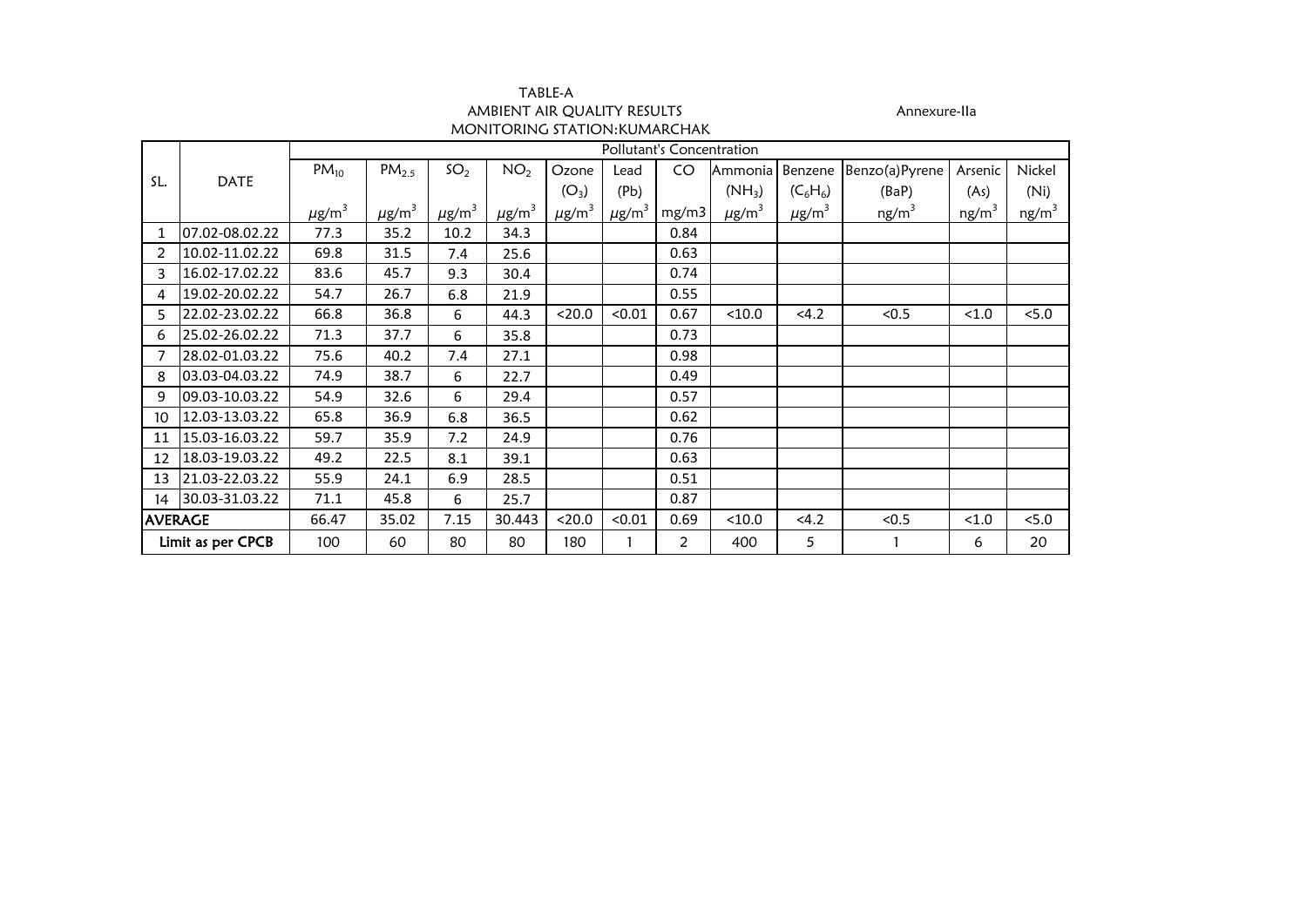| TABLE-B                         |
|---------------------------------|
| AMBIENT AIR OUALITY RESULTS     |
| MONITORING STATION: BASUDEB PUR |

|                |                   | Pollutant's Concentration |                        |                        |                 |                        |                        |                       |                        |                        |                   |                   |                   |
|----------------|-------------------|---------------------------|------------------------|------------------------|-----------------|------------------------|------------------------|-----------------------|------------------------|------------------------|-------------------|-------------------|-------------------|
|                |                   | $PM_{10}$                 | PM <sub>2.5</sub>      | SO <sub>2</sub>        | NO <sub>2</sub> | Ozone                  | Lead                   | CO                    | Ammonia                | Benzene                | Benzo(a)Pyrene    | Arsenic           | Nickel            |
| SL.            | <b>DATE</b>       |                           |                        |                        |                 | $(O_3)$                | (Pb)                   |                       | $(NH_3)$               | $(C_6H_6)$             | (BaP)             | (As)              | (Ni)              |
|                |                   | $\mu$ g/m <sup>3</sup>    | $\mu$ g/m <sup>3</sup> | $\mu$ g/m <sup>3</sup> | $\mu$ g/m $^3$  | $\mu$ g/m <sup>3</sup> | $\mu$ g/m <sup>3</sup> | mg/m3                 | $\mu$ g/m <sup>3</sup> | $\mu$ g/m <sup>3</sup> | ng/m <sup>3</sup> | ng/m <sup>3</sup> | ng/m <sup>3</sup> |
|                | 08.02-03.02.22    | 84.7                      | 29.4                   | 7.6                    | 24.6            |                        |                        | 0.66                  |                        |                        |                   |                   |                   |
| $\overline{2}$ | 11.02-12.02.22    | 62.2                      | 33.7                   | 8.3                    | 30.1            |                        |                        | 0.76                  |                        |                        |                   |                   |                   |
| 3              | 14.02-15.02.22    | 81.6                      | 46.7                   | 10.1                   | 36.2            |                        |                        | 0.84                  |                        |                        |                   |                   |                   |
| 4              | 17.02-18.02.22    | 67.7                      | 32.1                   | 11.3                   | 40.2            |                        |                        | 0.95                  |                        |                        |                   |                   |                   |
| 5              | 23.02-24.02.22    | 92                        | 48.1                   | 6.8                    | 30.1            | < 20.0                 | < 0.01                 | 0.49                  | < 10.0                 | < 4.2                  | < 0.5             | < 1.0             | 5.0               |
| 6              | 26.02-27.02.22    | 84.3                      | 45.8                   | 7.1                    | 36.5            |                        |                        | 0.44                  |                        |                        |                   |                   |                   |
|                | 01.03-02.03.22    | 44.5                      | 20.7                   | 6.5                    | 25.9            |                        |                        | 0.44                  |                        |                        |                   |                   |                   |
| 8              | 04.03-05.03.22    | 55.9                      | 33.8                   | 6.9                    | 28.7            |                        |                        | 0.36                  |                        |                        |                   |                   |                   |
| 9              | 07.03-08.03.22    | 51.1                      | 28.3                   | 6                      | 20.9            |                        |                        | 0.29                  |                        |                        |                   |                   |                   |
| 10             | 10.03-11.03.22    | 59.2                      | 24.3                   | 6                      | 35.8            |                        |                        | 0.43                  |                        |                        |                   |                   |                   |
| 11             | 16.03-17.03.22    | 65.8                      | 32.3                   | 7.5                    | 31.3            |                        |                        | 0.45                  |                        |                        |                   |                   |                   |
| 12             | 19.03-20.03.22    | 83.3                      | 52.6                   | 8.5                    | 52.3            |                        |                        | 0.41                  |                        |                        |                   |                   |                   |
| 13             | 22.03-23.03.22    | 54.7                      | 23.1                   | 6.4                    | 29.7            |                        |                        | 0.39                  |                        |                        |                   |                   |                   |
| 14             | 25.03-26.03.22    | 67.9                      | 34.9                   | 7.3                    | 42.8            |                        |                        | 0.27                  |                        |                        |                   |                   |                   |
| 15             | 28.03-29.03.22    | 58.5                      | 33.9                   | 6                      | 45.7            |                        |                        | 0.36                  |                        |                        |                   |                   |                   |
| 16             | 31.03-01.04.22    | 72.6                      | 39.1                   | 7.8                    | 36.6            |                        |                        | 0.34                  |                        |                        |                   |                   |                   |
| <b>AVERAGE</b> |                   | 67.88                     | 34.93                  | 7.51                   | 34.21           | < 20.0                 | < 0.01                 | 0.49                  | < 10.0                 | < 4.2                  | < 0.5             | < 1.0             | 5.0               |
|                | Limit as per CPCB | 100                       | 60                     | 80                     | 80              | 180                    | 1                      | $\mathbf{2}^{\prime}$ | 400                    | 5                      |                   | 6                 | 20                |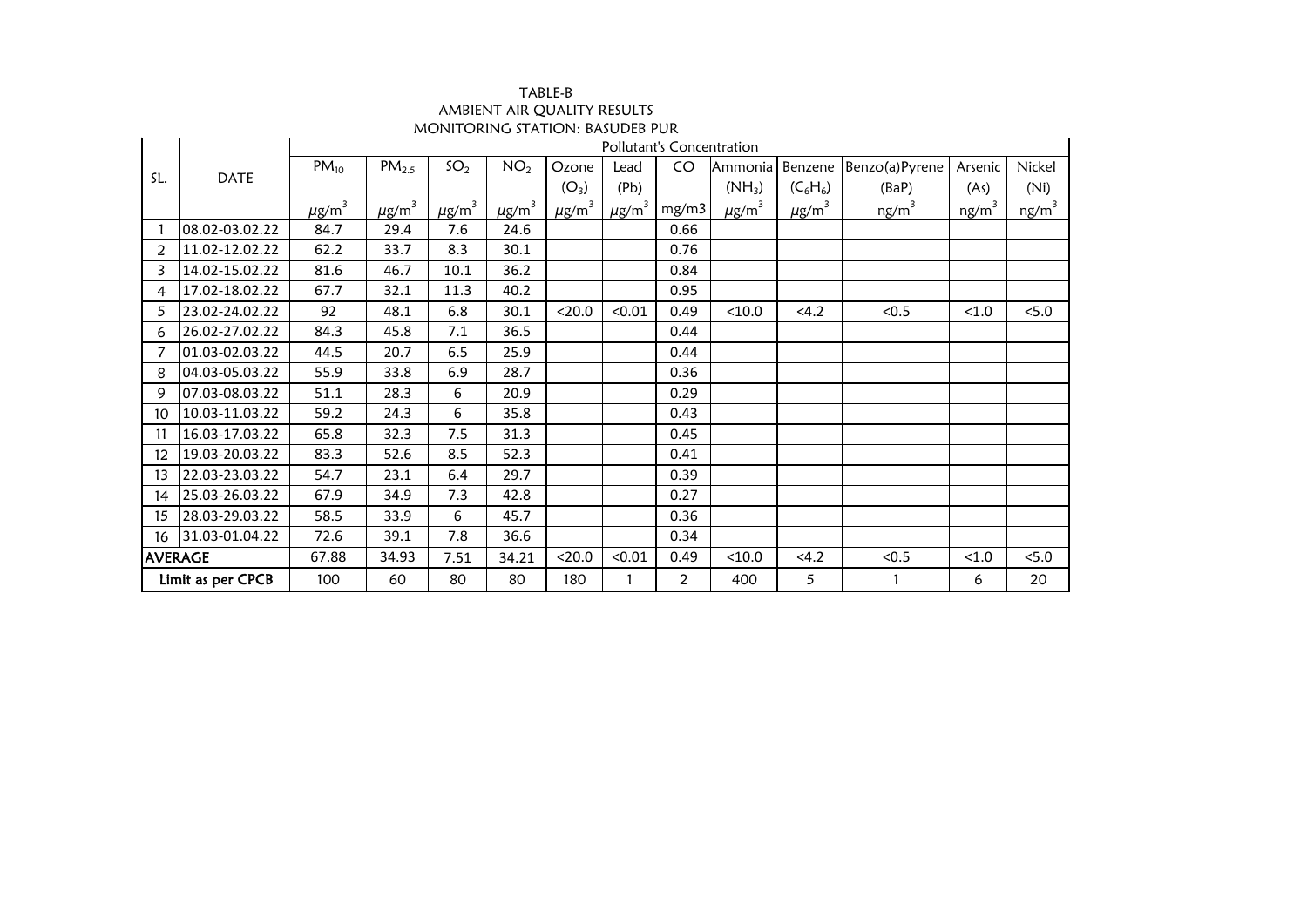## AMBIENT AIR QUALITY RESULTS MONITORING STATION:FACTORY MAIN GATE TABLE-C

|                   |                |                        |                        |                        |                        |                        |                        | Pollutant's Concentration |                        |                        |                   |                   |                   |
|-------------------|----------------|------------------------|------------------------|------------------------|------------------------|------------------------|------------------------|---------------------------|------------------------|------------------------|-------------------|-------------------|-------------------|
|                   |                | $PM_{10}$              | PM <sub>2.5</sub>      | SO <sub>2</sub>        | NO <sub>2</sub>        | Ozone                  | Lead                   | CO                        | Ammonia                | Benzene                | Benzo(a)Pyrene    | Arsenic           | Nickel            |
| SL.               | <b>DATE</b>    |                        |                        |                        |                        | $(O_3)$                | (Pb)                   |                           | $(NH_3)$               | $(C_6H_6)$             | (BaP)             | (As)              | (Ni)              |
|                   |                | $\mu$ g/m <sup>3</sup> | $\mu$ g/m <sup>3</sup> | $\mu$ g/m <sup>3</sup> | $\mu$ g/m <sup>3</sup> | $\mu$ g/m <sup>3</sup> | $\mu$ g/m <sup>3</sup> | mg/m3                     | $\mu$ g/m <sup>3</sup> | $\mu$ g/m <sup>3</sup> | ng/m <sup>3</sup> | ng/m <sup>3</sup> | ng/m <sup>3</sup> |
|                   | 07.02-08.02.22 | 90.60                  | 47.9                   | 15.2                   | 51.3                   |                        |                        | 1.03                      |                        |                        |                   |                   |                   |
| 2                 | 10.02-11.02.22 | 74.40                  | 39.6                   | 14.5                   | 46.5                   |                        |                        | 0.97                      |                        |                        |                   |                   |                   |
| 3                 | 16.02-17.02.22 | 94.70                  | 57.3                   | 17.6                   | 55.3                   |                        |                        | 1.15                      |                        |                        |                   |                   |                   |
| 4                 | 19.02-20.02.22 | 80.20                  | 38.4                   | 12.4                   | 36.2                   |                        |                        | 0.83                      |                        |                        |                   |                   |                   |
| 5                 | 22.02-23.02.22 | 97.60                  | 52.7                   | 8.6                    | 38.7                   | 24.9                   | < 0.01                 | 0.55                      | 34.4                   | < 4.2                  | < 0.5             | < 1.0             | < 5.0             |
| 6                 | 25.02-26.02.22 | 91.40                  | 47.8                   | 6.6                    | 47.9                   |                        |                        | 0.59                      |                        |                        |                   |                   |                   |
| 7                 | 28.02-01.03.22 | 87.30                  | 46                     | 6.9                    | 37.6                   |                        |                        | 0.77                      |                        |                        |                   |                   |                   |
| 8                 | 03.03-04.03.22 | 93.50                  | 54.4                   | 8.5                    | 51.9                   |                        |                        | 0.68                      |                        |                        |                   |                   |                   |
| 9                 | 09.03-10.03.22 | 84.30                  | 50.2                   | 7.9                    | 42.6                   |                        |                        | 0.47                      |                        |                        |                   |                   |                   |
| 10                | 12.03-13.03.22 | 76.70                  | 33.1                   | 6.8                    | 38.7                   |                        |                        | 0.51                      |                        |                        |                   |                   |                   |
| 11                | 15.03-16.03.22 | 85.80                  | 39.2                   | 8.2                    | 34.8                   |                        |                        | 0.59                      |                        |                        |                   |                   |                   |
| 12                | 18.03-19.03.22 | 86.90                  | 35.3                   | 9.4                    | 59.9                   |                        |                        | 0.78                      |                        |                        |                   |                   |                   |
| 13                | 21.03-22.03.22 | 91.30                  | 45.1                   | 11.3                   | 64.3                   |                        |                        | 0.74                      |                        |                        |                   |                   |                   |
| 14                | 30.03-31.03.22 | 68.70                  | 40.4                   | 7.8                    | 47.9                   |                        |                        | 0.84                      |                        |                        |                   |                   |                   |
| <b>AVERAGE</b>    |                | 85.96                  | 44.81                  | 10.12                  | 46.69                  | 24.9                   | < 0.01                 | 0.75                      | 34.4                   | < 4.2                  | < 0.5             | < 1.0             | < 5.0             |
| Limit as per CPCB |                | 100                    | 60                     | 80                     | 80                     | 180                    |                        | $\overline{2}$            | 400                    | 5                      |                   | 6                 | 20                |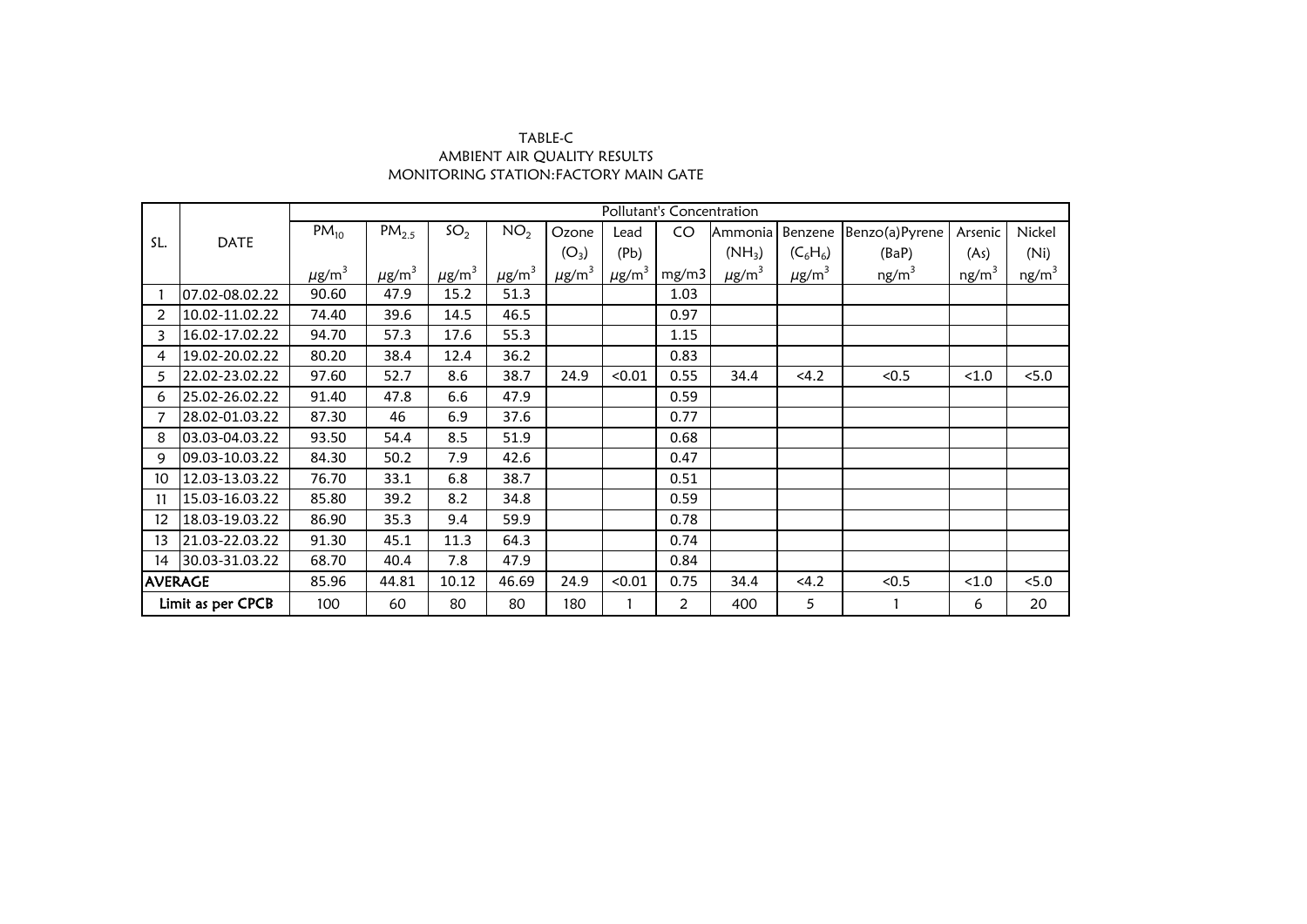## MONITORING STATION:RAMNAGAR TABLE-D AMBIENT AIR QUALITY RESULTS

|                   |                | Pollutant's Concentration |                        |                 |                        |                        |                        |                |                        |                        |                   |                   |                   |
|-------------------|----------------|---------------------------|------------------------|-----------------|------------------------|------------------------|------------------------|----------------|------------------------|------------------------|-------------------|-------------------|-------------------|
|                   |                | $PM_{10}$                 | $PM_{2.5}$             | SO <sub>2</sub> | NO <sub>2</sub>        | Ozone                  | Lead                   | CO             | Ammonia                | Benzene                | Benzo(a)Pyrene    | Arsenic           | Nickel            |
| SL.               | <b>DATE</b>    |                           |                        |                 |                        | $(O_3)$                | (Pb)                   |                | $(NH_3)$               | $(C_6H_6)$             | (BaP)             | (As)              | (Ni)              |
|                   |                | $\mu$ g/m <sup>3</sup>    | $\mu$ g/m <sup>3</sup> | $\mu$ g/m $^3$  | $\mu$ g/m <sup>3</sup> | $\mu$ g/m <sup>3</sup> | $\mu$ g/m <sup>3</sup> | mg/m3          | $\mu$ g/m <sup>3</sup> | $\mu$ g/m <sup>3</sup> | ng/m <sup>3</sup> | ng/m <sup>3</sup> | ng/m <sup>3</sup> |
|                   | 08.02-09.02.22 | 79.70                     | 40.30                  | 14.60           | 41.6                   |                        |                        | 0.76           |                        |                        |                   |                   |                   |
| $\overline{2}$    | 11.02-12.02.22 | 67.80                     | 34.50                  | 12.20           | 34.7                   |                        |                        | 0.63           |                        |                        |                   |                   |                   |
| 3                 | 14.02-15.02.22 | 58.20                     | 29.70                  | 9.60            | 28.9                   |                        |                        | 0.57           |                        |                        |                   |                   |                   |
| 4                 | 17.02-18.02.22 | 81.30                     | 44.30                  | 14.20           | 45.3                   |                        |                        | 0.73           |                        |                        |                   |                   |                   |
| 5                 | 23.02-24.02.22 | 61.60                     | 37.50                  | 6.00            | 33.1                   | 27.1                   | < 0.01                 | 0.58           | 17.1                   | < 4.2                  | < 0.5             | < 1.0             | < 5.0             |
| 6                 | 26.02-27.02.22 | 69.40                     | 36.90                  | 6.00            | 30.8                   |                        |                        | 0.68           |                        |                        |                   |                   |                   |
|                   | 01.03-02.03.22 | 68.70                     | 29.50                  | 6.00            | 45.8                   |                        |                        | 0.42           |                        |                        |                   |                   |                   |
| 8                 | 04.03-05.03.22 | 55.40                     | 31.60                  | 6.90            | 31.7                   |                        |                        | 0.43           |                        |                        |                   |                   |                   |
| 9                 | 07.03-08.03.22 | 73.10                     | 43.90                  | 7.60            | 29.4                   |                        |                        | 0.39           |                        |                        |                   |                   |                   |
| 10                | 10.03-11.03.22 | 51.90                     | 24.20                  | 7.30            | 36.1                   |                        |                        | 0.28           |                        |                        |                   |                   |                   |
| 11                | 16.03-17.03.22 | 62.70                     | 28.50                  | 8.10            | 40                     |                        |                        | 0.31           |                        |                        |                   |                   |                   |
| $12 \,$           | 19.03-20.03.22 | 68.50                     | 30.90                  | 6.00            | 25.5                   |                        |                        | 0.43           |                        |                        |                   |                   |                   |
| 13                | 22.03-23.03.22 | 72.70                     | 45.80                  | 6.00            | 33.3                   |                        |                        | 0.32           |                        |                        |                   |                   |                   |
| 14                | 25.03-26.03.22 | 79.90                     | 42.50                  | 6.60            | 38.7                   |                        |                        | 0.36           |                        |                        |                   |                   |                   |
| 15                | 28.03-29.03.22 | 51.80                     | 24.80                  | 6.90            | 47                     |                        |                        | 0.29           |                        |                        |                   |                   |                   |
| 16                | 31.03-01.04.22 | 56.60                     | 27.50                  | 7.30            | 42.5                   |                        |                        | 0.45           |                        |                        |                   |                   |                   |
| <b>AVERAGE</b>    |                | 66.21                     | 34.53                  | 8.21            | 36.53                  | < 20.0                 | < 0.01                 | 0.48           | < 10.0                 | <4.2                   | < 0.5             | < 1.0             | < 5.0             |
| Limit as per CPCB |                | 100                       | 60                     | 80              | 80                     | 180                    |                        | $\overline{2}$ | 400                    | 5                      |                   | 6                 | 20                |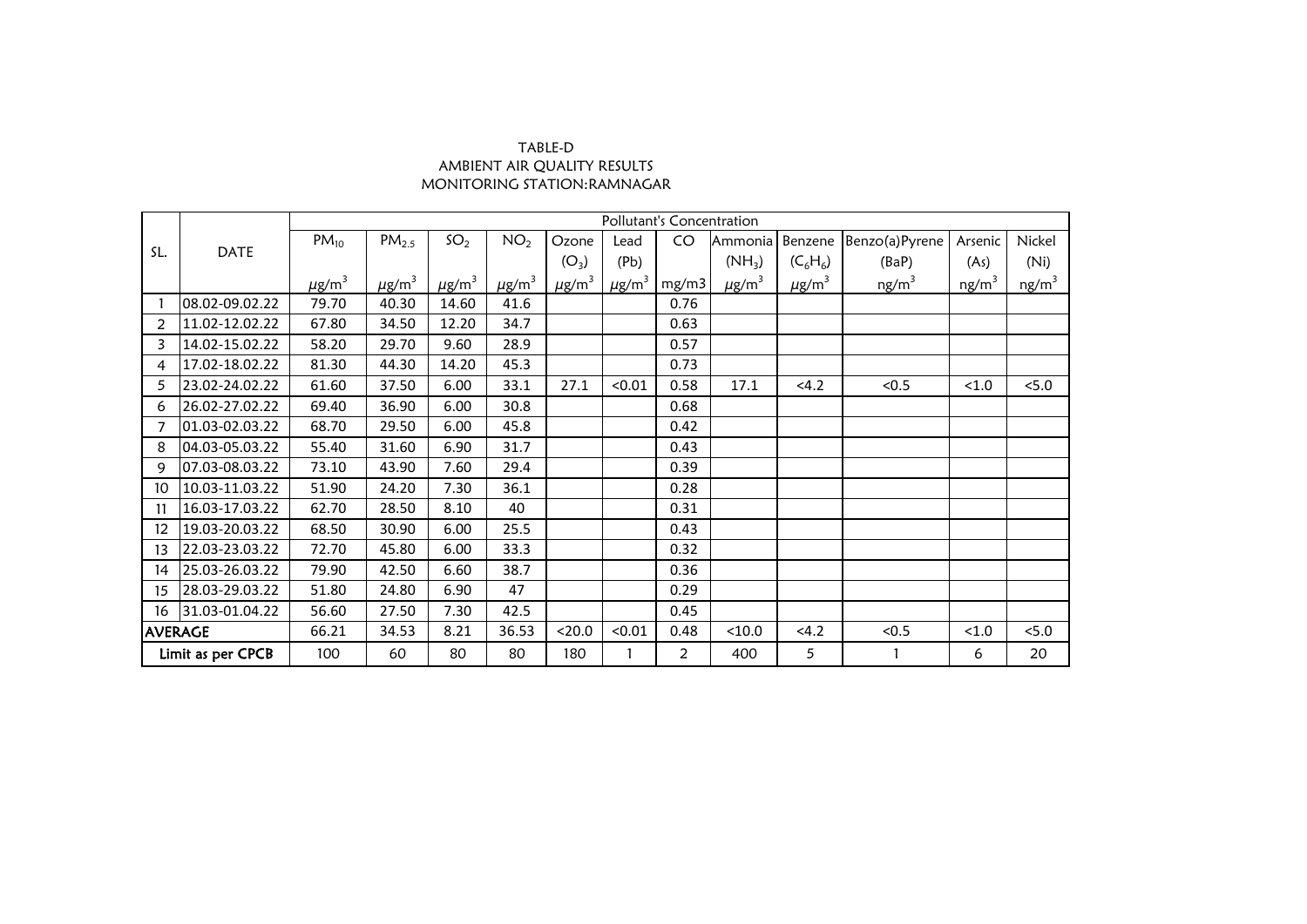| TABLE-E                           |
|-----------------------------------|
| AMBIENT AIR OUALITY RESULTS       |
| MONITORING STATION: - GIRISH MORE |

|                   |                | Pollutant's Concentration |                   |                        |                        |                |                        |                |                        |                        |                   |                   |                   |
|-------------------|----------------|---------------------------|-------------------|------------------------|------------------------|----------------|------------------------|----------------|------------------------|------------------------|-------------------|-------------------|-------------------|
|                   |                | $PM_{10}$                 | PM <sub>2.5</sub> | SO <sub>2</sub>        | NO <sub>2</sub>        | Ozone          | Lead                   | CO             | Ammonia                | Benzene                | Benzo(a)Pyrene    | Arsenic           | Nickel            |
| SL.               | <b>DATE</b>    |                           |                   |                        |                        | $(O_3)$        | (Pb)                   |                | $(NH_3)$               | $(C_6H_6)$             | (BaP)             | (As)              | (Ni)              |
|                   |                | $\mu$ g/m <sup>3</sup>    | $\mu$ g/m $^3$    | $\mu$ g/m <sup>3</sup> | $\mu$ g/m <sup>3</sup> | $\mu$ g/m $^3$ | $\mu$ g/m <sup>3</sup> | mg/m3          | $\mu$ g/m <sup>3</sup> | $\mu$ g/m <sup>3</sup> | ng/m <sup>3</sup> | ng/m <sup>3</sup> | ng/m <sup>3</sup> |
|                   | 09.02-10.02.22 | 68.3                      | 37.8              | 8.8                    | 28.5                   |                |                        | 0.67           |                        |                        |                   |                   |                   |
| 2                 | 12.02-13.02.22 | 73.6                      | 41.5              | 9.7                    | 33.9                   |                |                        | 0.59           |                        |                        |                   |                   |                   |
| 3                 | 15.02-16.02.22 | 49.7                      | 23.8              | 7.1                    | 26.7                   |                |                        | 0.52           |                        |                        |                   |                   |                   |
| 4                 | 18.02-19.02.22 | 82.6                      | 39.7              | 12.6                   | 42.3                   |                |                        | 0.74           |                        |                        |                   |                   |                   |
| 5                 | 21.02-22.02.22 | 93.6                      | 53.3              | 9.4                    | 47.6                   | 35.3           | < 0.01                 | 0.89           | 15.9                   | 4.2                    | < 0.5             | < 1.0             | < 5.0             |
| 6                 | 24.02-25.02.22 | 87.5                      | 51.3              | 9.5                    | 42.4                   |                |                        | 0.91           |                        |                        |                   |                   |                   |
| 7                 | 02.03-03.03.22 | 87.2                      | 50.3              | 8.90                   | 47.6                   |                |                        | 0.78           |                        |                        |                   |                   |                   |
| 8                 | 05.03-06.03.22 | 91.4                      | 55.4              | 7.6                    | 52.5                   |                |                        | 0.89           |                        |                        |                   |                   |                   |
| 9                 | 08.03-09.03.22 | 75.3                      | 30.3              | 6.7                    | 31.7                   |                |                        | 0.66           |                        |                        |                   |                   |                   |
| 10 <sup>°</sup>   | 11.03-12.03.22 | 68                        | 36.1              | 6.9                    | 39.5                   |                |                        | 0.55           |                        |                        |                   |                   |                   |
| 11                | 14.03-15.03.22 | 81.8                      | 49.3              | 7.1                    | 35.5                   |                |                        | 0.63           |                        |                        |                   |                   |                   |
| 12 <sup>°</sup>   | 17.03-18.03.22 | 95.6                      | 40.8              | 9.4                    | 51.6                   |                |                        | 0.98           |                        |                        |                   |                   |                   |
| 13                | 23.03-24.03.22 | 81.4                      | 42.9              | 8.1                    | 59.5                   |                |                        | 0.87           |                        |                        |                   |                   |                   |
| 14                | 24.03-25.03.22 | 90.3                      | 51.9              | 6                      | 42.8                   |                |                        | 0.96           |                        |                        |                   |                   |                   |
| 15                | 26.03-27.03.22 | 74.5                      | 40.5              | 6                      | 47.6                   |                |                        | 0.75           |                        |                        |                   |                   |                   |
| 16                | 29.03-30.03.22 | 68.6                      | 31.6              | 6.6                    | 55.3                   |                |                        | 0.69           |                        |                        |                   |                   |                   |
| <b>AVERAGE</b>    |                | 79.34                     | 42.28             | 8.15                   | 42.81                  | 35.3           | < 0.01                 | 0.76           | 15.9                   | 4.2                    | < 0.5             | < 1.0             | < 5.0             |
| Limit as per CPCB |                | 100                       | 60                | 80                     | 80                     | 180            |                        | $\overline{2}$ | 400                    | 5                      |                   | 6                 | 20                |